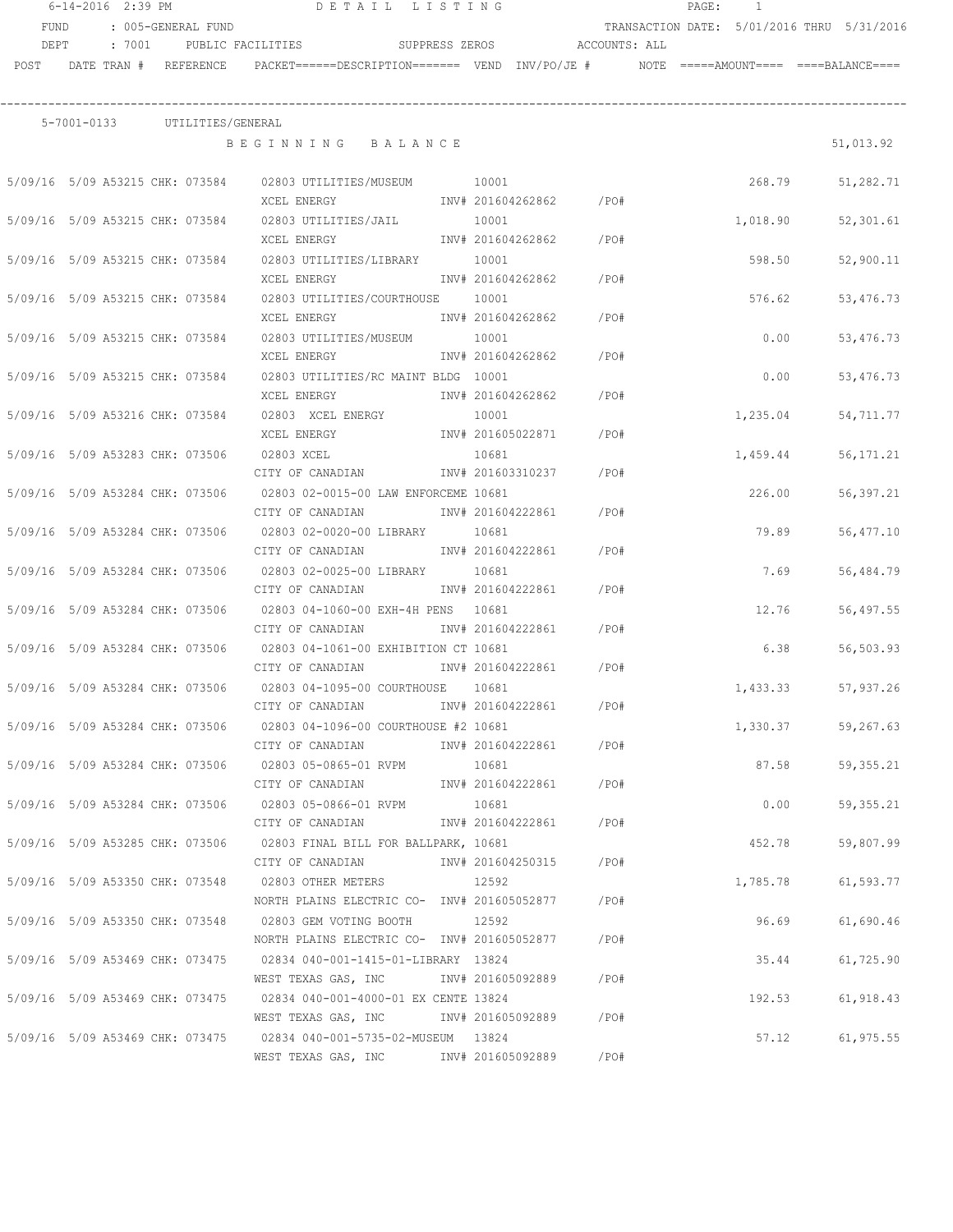| 6-14-2016 2:39 PM |             |                                 | DETAIL LISTING                                                                                                  |     |                        |         | PAGE:<br>2                                 |                 |
|-------------------|-------------|---------------------------------|-----------------------------------------------------------------------------------------------------------------|-----|------------------------|---------|--------------------------------------------|-----------------|
| FUND              |             | : 005-GENERAL FUND              |                                                                                                                 |     |                        |         | TRANSACTION DATE: 5/01/2016 THRU 5/31/2016 |                 |
|                   |             |                                 | DEPT : 7001 PUBLIC FACILITIES SUPPRESS ZEROS ACCOUNTS: ALL                                                      |     |                        |         |                                            |                 |
|                   |             |                                 | POST DATE TRAN # REFERENCE PACKET======DESCRIPTION======= VEND INV/PO/JE # NOTE =====AMOUNT==== ====BALANCE==== |     |                        |         |                                            |                 |
|                   |             |                                 |                                                                                                                 |     |                        |         |                                            |                 |
|                   |             |                                 | 5-7001-0133 UTILITIES/GENERAL * (CONTINUED) *                                                                   |     |                        |         |                                            |                 |
|                   |             |                                 | 5/09/16 5/09 A53469 CHK: 073475 02834 040-001-5815-01-BALLPARK 13824                                            |     |                        |         | 21.72                                      | 61,997.27       |
|                   |             |                                 | WEST TEXAS GAS, INC     INV# 201605092889   /PO#                                                                |     |                        |         |                                            |                 |
|                   |             | 5/09/16 5/09 A53469 CHK: 073475 | 02834 040-001-5810-01-PAVILION 13824                                                                            |     |                        |         | 45.61                                      | 62,042.88       |
|                   |             |                                 | WEST TEXAS GAS, INC MONTH 201605092889 / PO#                                                                    |     |                        |         |                                            |                 |
|                   |             | 5/09/16 5/09 A53469 CHK: 073475 | 02834 040-001-1405-01 COURTHOU 13824                                                                            |     |                        |         | 115.10                                     | 62,157.98       |
|                   |             |                                 | WEST TEXAS GAS, INC MONTH 201605092889 / PO#                                                                    |     |                        |         |                                            |                 |
|                   |             | 5/09/16 5/09 A53469 CHK: 073475 | 02834 040-013-0045-00 CFD MAIN 13824                                                                            |     |                        |         | 89.43                                      | 62, 247.41      |
|                   |             |                                 | WEST TEXAS GAS, INC MONTH 201605092889 / PO#                                                                    |     |                        |         |                                            |                 |
|                   |             |                                 | 5/31/16 5/31 A53687 CHK: 073631 02842 02-0015-00 LAW ENFORCEME 10681                                            |     |                        |         | 172.17                                     | 62,419.58       |
|                   |             |                                 | CITY OF CANADIAN 5 1NV# 201605272917 7PO#                                                                       |     |                        |         |                                            |                 |
|                   |             |                                 | 5/31/16 5/31 A53687 CHK: 073631 02842 02-0020-00 LIBRARY 10681                                                  |     |                        |         | 87.58                                      | 62,507.16       |
|                   |             |                                 | CITY OF CANADIAN 1NV# 201605272917 / PO#                                                                        |     |                        |         |                                            |                 |
|                   |             | 5/31/16 5/31 A53687 CHK: 073631 | 02842 02-0025-00 LIBRARY 10681                                                                                  |     |                        |         | 15.38                                      | 62,522.54       |
|                   |             |                                 | CITY OF CANADIAN                                                                                                |     | INV# 201605272917 /PO# |         |                                            |                 |
|                   |             | 5/31/16 5/31 A53687 CHK: 073631 | 02842 04-1060-00 EXH-4H PENS 10681                                                                              |     |                        |         |                                            | 12.76 62,535.30 |
|                   |             |                                 | CITY OF CANADIAN                                                                                                |     | INV# 201605272917      | /PO#    |                                            |                 |
|                   |             |                                 | 5/31/16 5/31 A53687 CHK: 073631 02842 04-1061-00 EXHIBITION CT 10681                                            |     |                        |         | 6.38                                       | 62,541.68       |
|                   |             |                                 | CITY OF CANADIAN                                                                                                |     | INV# 201605272917      | /PO#    |                                            |                 |
|                   |             |                                 | 5/31/16 5/31 A53687 CHK: 073631 02842 04-1095-00 COURTHOUSE 10681                                               |     |                        |         | 987.31                                     | 63,528.99       |
|                   |             |                                 | CITY OF CANADIAN                                                                                                |     | INV# 201605272917      | /PO#    |                                            |                 |
|                   |             |                                 | 5/31/16 5/31 A53687 CHK: 073631 02842 04-1096-00 COURTHOUSE #2 10681                                            |     |                        |         | 922.80                                     | 64, 451.79      |
|                   |             |                                 | CITY OF CANADIAN                                                                                                |     | INV# 201605272917      | $/$ PO# |                                            |                 |
|                   |             |                                 | 5/31/16 5/31 A53687 CHK: 073631 02842 05-0865-01 RVPM                                                           |     | 10681                  |         | 95.27                                      | 64,547.06       |
|                   |             |                                 | CITY OF CANADIAN                                                                                                |     | INV# 201605272917      | /PO#    |                                            |                 |
|                   |             |                                 | 5/31/16 5/31 A53687 CHK: 073631 02842 05-0866-01 RVPM                                                           |     | 10681                  |         | 124.41                                     | 64,671.47       |
|                   |             |                                 | CITY OF CANADIAN                                                                                                |     | INV# 201605272917 /PO# |         |                                            |                 |
|                   |             |                                 | $\equiv$ ============ MAY ACTIVITY DB:                                                                          |     | 13,657.55 CR: 0.00     |         | 13,657.55                                  |                 |
|                   |             |                                 | ============= ACCOUNT TOTAL                                                                                     | DB: | $13,657.55$ CR:        | 0.00    |                                            |                 |
|                   |             |                                 |                                                                                                                 |     |                        |         |                                            |                 |
|                   | 5-7016-0133 | UTILITIES                       |                                                                                                                 |     |                        |         |                                            |                 |
|                   |             |                                 | BEGINNING BALANCE                                                                                               |     |                        |         |                                            | 78.14           |
|                   |             |                                 |                                                                                                                 |     |                        |         |                                            |                 |
| DEPT: 7016        | CEMETERY    |                                 |                                                                                                                 |     |                        |         |                                            |                 |
|                   |             |                                 | 5/09/16 5/09 A53215 CHK: 073584 02803 UTILITIES/CEMETERY 10001                                                  |     |                        |         | 12.70                                      | 90.84           |
|                   |             |                                 | XCEL ENERGY                                                                                                     |     | INV# 201604262862      | /PO#    |                                            |                 |
|                   |             |                                 |                                                                                                                 | DB: | 12.70 CR:              | 0.00    | 12.70                                      |                 |
|                   |             |                                 |                                                                                                                 |     |                        |         |                                            |                 |

============= ACCOUNT TOTAL DB: 12.70 CR: 0.00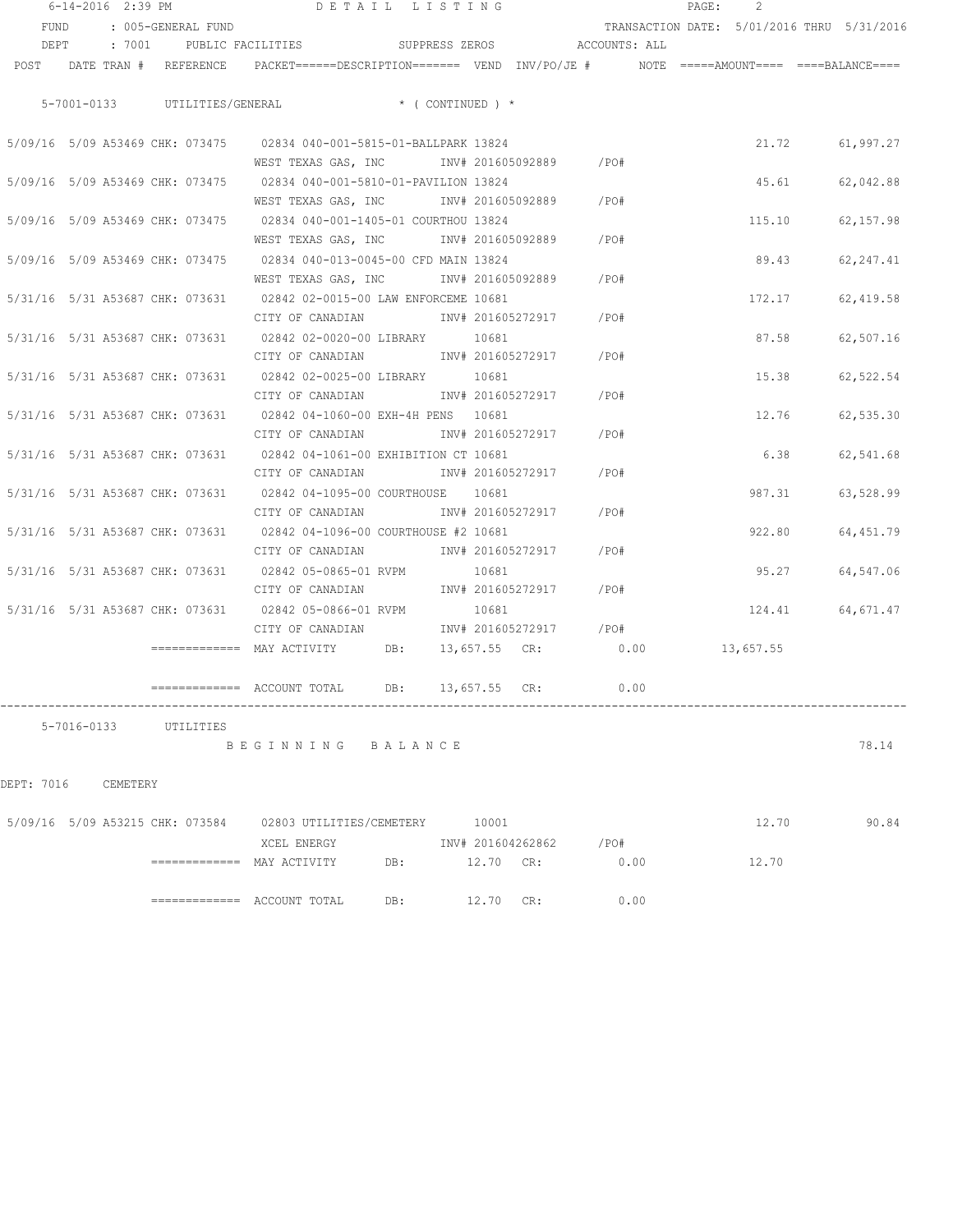|                                 | 6-14-2016 2:39 PM |                             | DETAIL LISTING                                                                                                 |                              | $\texttt{PAGE}$ :                          | 3      |                 |
|---------------------------------|-------------------|-----------------------------|----------------------------------------------------------------------------------------------------------------|------------------------------|--------------------------------------------|--------|-----------------|
| FUND                            |                   | : 005-GENERAL FUND          |                                                                                                                |                              | TRANSACTION DATE: 5/01/2016 THRU 5/31/2016 |        |                 |
| DEPT                            |                   | : 7016 CEMETERY             |                                                                                                                | SUPPRESS ZEROS ACCOUNTS: ALL |                                            |        |                 |
|                                 |                   |                             | POST DATE TRAN # REFERENCE PACKET======DESCRIPTION======= VEND INV/PO/JE # NOTE =====AMOUNT==== ===BALANCE==== |                              |                                            |        |                 |
|                                 |                   |                             |                                                                                                                |                              |                                            |        |                 |
|                                 |                   |                             | 000 ERRORS IN THIS REPORT! *-*-*-*-*-*-*-*-*-*-*-*-*-*-                                                        |                              |                                            |        |                 |
|                                 |                   |                             | ** REPORT TOTALS ** --- DEBITS --- -- CREDITS ---                                                              |                              |                                            |        |                 |
|                                 |                   |                             | BEGINNING BALANCES:                                                                                            | 51,092.06                    | 0.00                                       |        |                 |
|                                 |                   |                             | REPORTED ACTIVITY:                                                                                             | 13,670.25                    | 0.00                                       |        |                 |
|                                 |                   |                             | ENDING BALANCES:                                                                                               | 64,762.31                    | 0.00                                       |        |                 |
|                                 |                   |                             | TOTAL FUND ENDING BALANCE:                                                                                     | 64,762.31                    |                                            |        |                 |
| FUND: 010-AIRPORT               |                   |                             |                                                                                                                |                              |                                            |        |                 |
|                                 |                   | 5-7010-0133 UTILITIES       |                                                                                                                |                              |                                            |        |                 |
|                                 |                   |                             | BEGINNING BALANCE                                                                                              |                              |                                            |        | 4,368.40        |
| DEPT: 7010 AIRPORT              |                   |                             |                                                                                                                |                              |                                            |        |                 |
|                                 |                   |                             | 5/09/16 5/09 A53188 CHK: 001021 02819 04-1056-00 AIRPORT APT 10681                                             |                              |                                            |        | 3.19 4,371.59   |
|                                 |                   |                             | CITY OF CANADIAN TINV# 201604222859 / PO#                                                                      |                              |                                            |        |                 |
|                                 |                   |                             | 5/09/16 5/09 A53188 CHK: 001021 02819 04-1058-00 PILOTS LOUNGE 10681                                           |                              |                                            | 19.14  | 4,390.73        |
|                                 |                   |                             | CITY OF CANADIAN               INV# 201604222859       /PO#                                                    |                              |                                            |        |                 |
|                                 |                   |                             | 5/09/16 5/09 A53191 CHK: 001024 02819 UTILITIES                                                                | 12592                        |                                            | 694.92 | 5,085.65        |
|                                 |                   |                             | NORTH PLAINS ELECTRIC CO- INV# 201605052883                                                                    |                              | /PO#                                       |        |                 |
| 5/31/16 5/31 A53761 CHK: 001033 |                   |                             | 02844 04-1056-00 AIRPORT APT 10681                                                                             |                              |                                            | 3.19   | 5,088.84        |
|                                 |                   |                             | CITY OF CANADIAN                                                                                               | INV# 201605272916            | /PO#                                       |        |                 |
|                                 |                   |                             | 5/31/16 5/31 A53761 CHK: 001033 02844 04-1058-00 PILOTS LOUNGE 10681                                           |                              |                                            | 44.66  | 5,133.50        |
|                                 |                   |                             | CITY OF CANADIAN 1NV# 201605272916 / PO#                                                                       |                              |                                            |        |                 |
|                                 |                   |                             | ============ MAY ACTIVITY DB: 765.10 CR: 0.00                                                                  |                              |                                            | 765.10 |                 |
|                                 |                   |                             | $\texttt{-----} \texttt{-----}$ ACCOUNT TOTAL DB: 765.10 CR:                                                   |                              | 0.00                                       |        |                 |
| *_*_*_*_*_*_*_*_*_*_*_*_*_*_    |                   |                             | 000 ERRORS IN THIS REPORT! *-*-*-*-*-*-*-*-*-*-*-*-*-*-                                                        |                              |                                            |        |                 |
|                                 |                   |                             |                                                                                                                |                              |                                            |        |                 |
|                                 |                   |                             | ** REPORT TOTALS ** --- DEBITS ---                                                                             |                              | --- CREDITS ---                            |        |                 |
|                                 |                   |                             | BEGINNING BALANCES:                                                                                            | 4,368.40                     | 0.00                                       |        |                 |
|                                 |                   |                             | REPORTED ACTIVITY:<br>ENDING BALANCES:                                                                         | 765.10                       | 0.00                                       |        |                 |
|                                 |                   |                             | TOTAL FUND ENDING BALANCE: 5,133.50                                                                            | 5,133.50                     | 0.00                                       |        |                 |
|                                 |                   |                             |                                                                                                                |                              |                                            |        |                 |
| FUND: 011-ROAD & BRIDGE PCT 1   |                   |                             |                                                                                                                |                              |                                            |        |                 |
|                                 |                   | 5-4011-0133 UTILITIES/PCT 1 |                                                                                                                |                              |                                            |        |                 |
|                                 |                   |                             | BEGINNING BALANCE                                                                                              |                              |                                            |        | 1,511.64        |
| DEPT: 4011 ROAD & BRIDGE 1      |                   |                             |                                                                                                                |                              |                                            |        |                 |
|                                 |                   |                             | 5/09/16 5/09 A53350 CHK: 073548 02803 PCT 1                                                                    | 12592                        |                                            |        | 132.55 1,644.19 |
|                                 |                   |                             | NORTH PLAINS ELECTRIC CO- INV# 201605052877 / PO#                                                              |                              |                                            |        |                 |
|                                 |                   |                             | 5/09/16 5/09 A53469 CHK: 073475 02834 040-001-3995-01-PCT 1 BA 13824                                           |                              |                                            | 80.13  | 1,724.32        |
|                                 |                   |                             | WEST TEXAS GAS, INC MET INV# 201605092889                                                                      |                              | /PO#                                       |        |                 |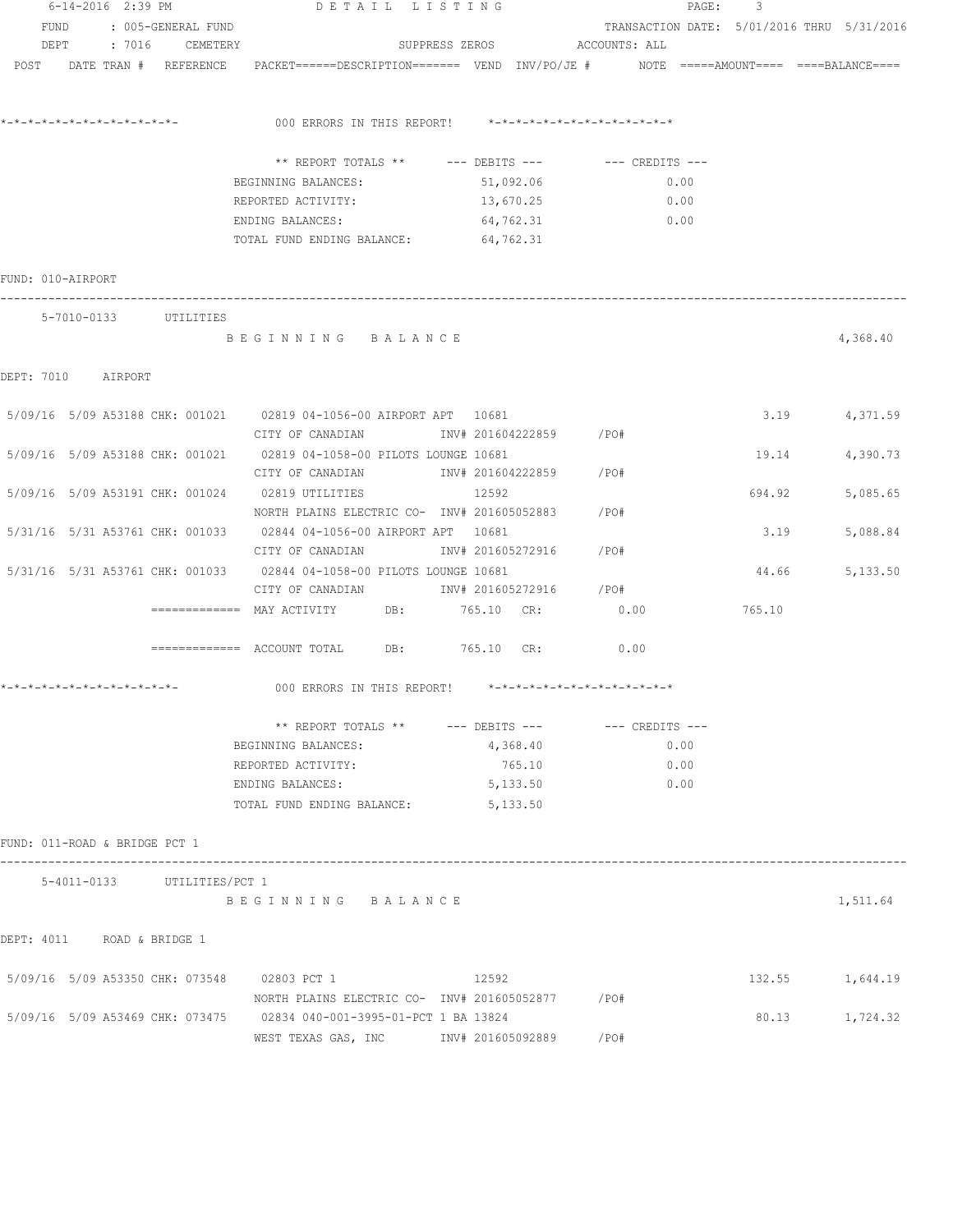| 6-14-2016 2:39 PM               | DETAIL LISTING                                                                                                  |                |          |                                                      | PAGE: 4 |                 |
|---------------------------------|-----------------------------------------------------------------------------------------------------------------|----------------|----------|------------------------------------------------------|---------|-----------------|
| FUND : 011-ROAD & BRIDGE PCT 1  |                                                                                                                 |                |          | TRANSACTION DATE: 5/01/2016 THRU 5/31/2016           |         |                 |
| DEPT : 4011 ROAD & BRIDGE 1     |                                                                                                                 |                |          | SUPPRESS ZEROS ACCOUNTS: ALL                         |         |                 |
|                                 | POST DATE TRAN # REFERENCE PACKET======DESCRIPTION======= VEND INV/PO/JE # NOTE =====AMOUNT==== ====BALANCE==== |                |          |                                                      |         |                 |
|                                 | 5/31/16  5/31  A53686  CHK:  073631   02842  PCT   1   WATER                                                    | 10681          |          |                                                      |         | 3.19 1,727.51   |
|                                 | CITY OF CANADIAN 1NV# 201605262912 / PO#                                                                        |                |          |                                                      |         |                 |
|                                 | ============ MAY ACTIVITY DB: 215.87 CR: 0.00                                                                   |                |          |                                                      | 215.87  |                 |
|                                 | ============ ACCOUNT TOTAL DB: 215.87 CR: 0.00                                                                  |                |          |                                                      |         |                 |
| *_*_*_*_*_*_*_*_*_*_*_*_*_*_*_  | 000 ERRORS IN THIS REPORT! *-*-*-*-*-*-*-*-*-*-*-*-*-*-                                                         |                |          |                                                      |         |                 |
|                                 |                                                                                                                 |                |          | ** REPORT TOTALS ** --- DEBITS --- -- -- CREDITS --- |         |                 |
|                                 | BEGINNING BALANCES:                                                                                             |                | 1,511.64 | 0.00                                                 |         |                 |
|                                 | REPORTED ACTIVITY:                                                                                              |                | 215.87   | 0.00                                                 |         |                 |
|                                 | ENDING BALANCES:                                                                                                |                | 1,727.51 | 0.00                                                 |         |                 |
|                                 | TOTAL FUND ENDING BALANCE: 1,727.51                                                                             |                |          |                                                      |         |                 |
| FUND: 012-ROAD & BRIDGE PCT 2   |                                                                                                                 |                |          |                                                      |         |                 |
| 5-4012-0133 UTILITIES/PCT 2     |                                                                                                                 |                |          |                                                      |         |                 |
|                                 | BEGINNING BALANCE                                                                                               |                |          |                                                      |         | 975.87          |
| DEPT: 4012 ROAD & BRIDGE 2      |                                                                                                                 |                |          |                                                      |         |                 |
|                                 | 5/09/16 5/09 A53350 CHK: 073548 02803 PCT 2 12592                                                               |                |          |                                                      |         | 93.93 1,069.80  |
|                                 |                                                                                                                 |                |          |                                                      |         |                 |
|                                 | NORTH PLAINS ELECTRIC CO- INV# 201605052877 / PO#<br>------------- MAY ACTIVITY DB: 93.93 CR:                   |                |          | 0.00                                                 | 93.93   |                 |
|                                 |                                                                                                                 |                |          |                                                      |         |                 |
|                                 | ============ ACCOUNT TOTAL DB: 93.93 CR: 0.00                                                                   |                |          |                                                      |         |                 |
|                                 | 000 ERRORS IN THIS REPORT! *-*-*-*-*-*-*-*-*-*-*-*-*-*-                                                         |                |          |                                                      |         |                 |
|                                 |                                                                                                                 |                |          | ** REPORT TOTALS ** --- DEBITS --- -- -- CREDITS --- |         |                 |
|                                 | BEGINNING BALANCES: 975.87                                                                                      |                |          | 0.00                                                 |         |                 |
|                                 | REPORTED ACTIVITY:                                                                                              |                | 93.93    | 0.00                                                 |         |                 |
|                                 | ENDING BALANCES:                                                                                                |                | 1,069.80 | 0.00                                                 |         |                 |
|                                 | TOTAL FUND ENDING BALANCE:                                                                                      |                | 1,069.80 |                                                      |         |                 |
| FUND: 013-ROAD & BRIDGE PCT 3   |                                                                                                                 |                |          |                                                      |         |                 |
| 5-4013-0133 UTILITIES/PCT 3     |                                                                                                                 |                |          |                                                      |         |                 |
|                                 | BEGINNING BALANCE                                                                                               |                |          |                                                      |         | 1,651.37        |
| DEPT: 4013<br>ROAD & BRIDGE 3   |                                                                                                                 |                |          |                                                      |         |                 |
| 5/09/16 5/09 A53350 CHK: 073548 | 02803 PCT 3                                                                                                     | 12592          |          |                                                      |         | 102.62 1,753.99 |
|                                 | NORTH PLAINS ELECTRIC CO- INV# 201605052877 / PO#                                                               |                |          |                                                      |         |                 |
|                                 | ============= MAY ACTIVITY                                                                                      | DB: 102.62 CR: |          | 0.00                                                 | 102.62  |                 |
|                                 | ============ ACCOUNT TOTAL DB: 102.62 CR:                                                                       |                |          | 0.00                                                 |         |                 |